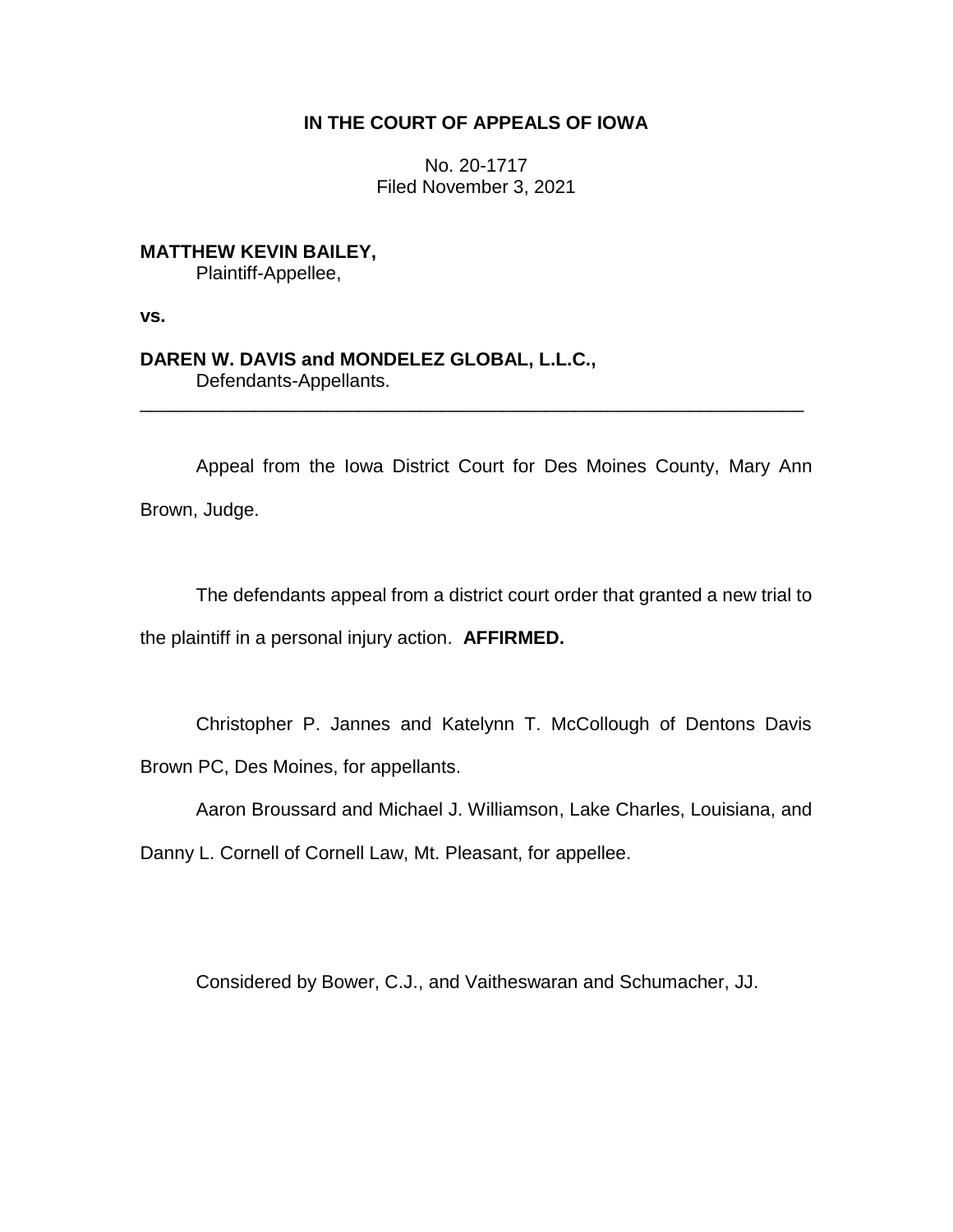## **VAITHESWARAN, Judge.**

Daren Davis was driving west in a vehicle leased by his employer, Mondelez Global, LLC (collectively, Davis), when he collided with a vehicle going south driven by Matthew Bailey. A report prepared by the investigating officer included the following diagram and narrative of the accident:



Bailey sued Davis for damages sustained in the accident. He alleged Davis "negligently failed to stop at the stop sign located at the intersection." The case proceeded to trial. At the end of trial, the jury was asked, "Was the Defendant at fault?" The jury answered, "No."

Bailey moved for a new trial. He asserted "the jury's verdict [was] not sustained by sufficient evidence" and was "contrary to law." He characterized "[t]he one and only question" as "whether there [was] any support for a verdict that . . . Davis ha[d] ZERO fault for a collision where he had a stop sign and collided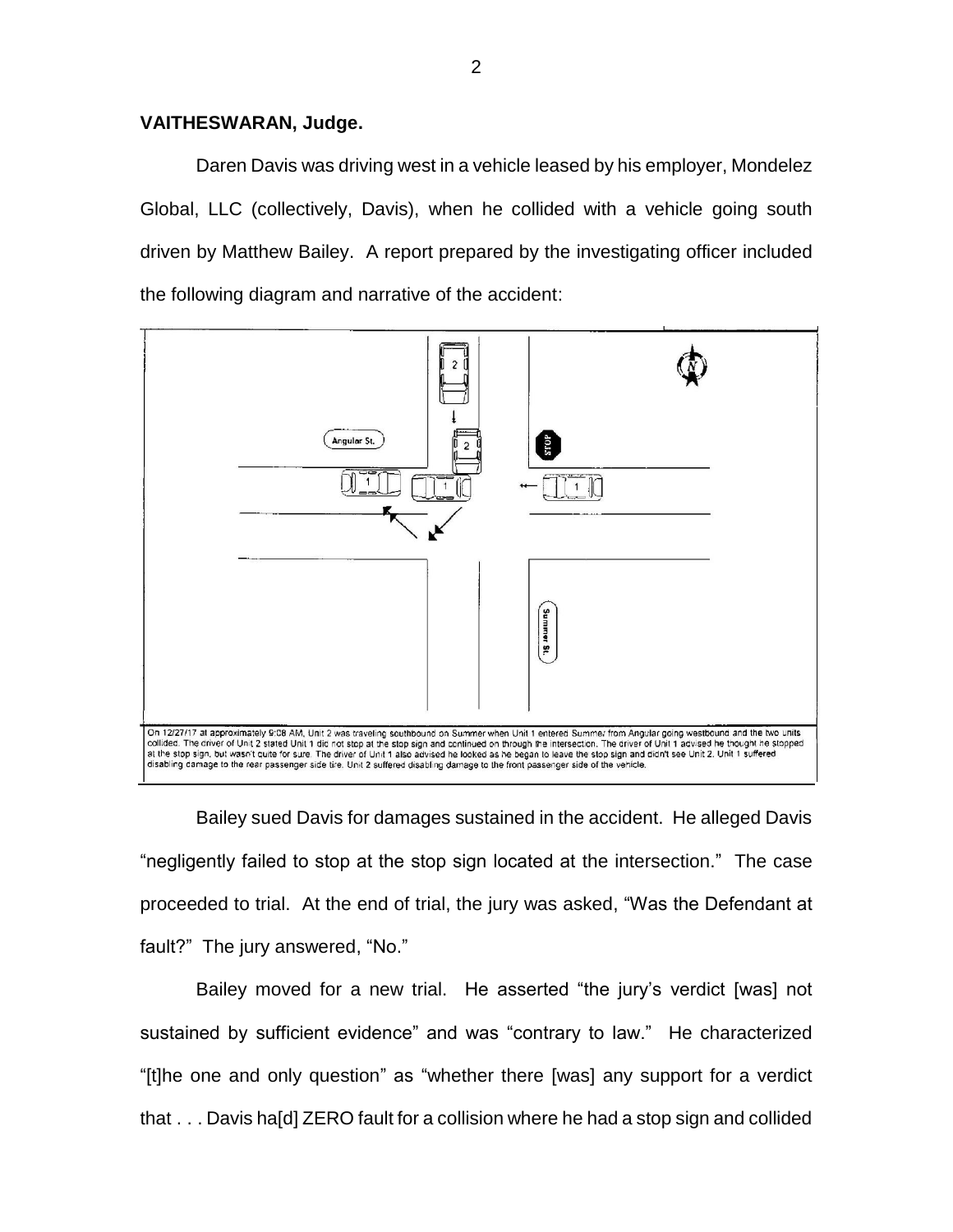with intersecting traffic" and "no evidence was introduced that a *perfect driver* . . . would have been able to avoid the crash." The district court granted Bailey's motion.

On appeal, Davis contends "sufficient evidence was submitted at trial to sustain the jury's verdict" and "the jury's verdict administered substantial justice and should not be disturbed." Review of whether a verdict is supported by sufficient evidence is on error. *See Estate of Hagedorn ex rel*. *Hagedorn v*. *Peterson*, 690 N.W.2d 84, 87 (Iowa 2004).

The jury was instructed:

The Plaintiff claims the Defendant was at fault in that he was negligent.

In order to recover against the Defendant, the Plaintiff must prove all of the following propositions:

1. The Defendant was at fault in one or more of the following ways:

(a) failing to stop at a stop sign on Angular Street;

(b) failing to maintain a proper lookout; or

(c) failing to keep his vehicle under control.

- 2. The Defendant's fault was a cause of the Plaintiff's damage.
- 3. The amount of damage.

The jury was further instructed, "Fault means one or more acts or omissions toward

the person of the actor or of another, which constitutes negligence."

The district court set forth a detailed statement of reasons for granting

Bailey's motion:

In evaluating the evidence in the light most favorable to Davis, the court can consider Davis's own testimony. Davis's own testimony was "I do not recall if I stopped at that stop sign." He went on to say that he believed he stopped at the stop sign. When asked if he looked left or right before entering the intersection he said "I do not recall that, either." Davis also stated that he did not see the Plaintiff's vehicle until just before the collision occurred. Davis further testified that he couldn't say that he stopped at the stop sign or made sure the road was clear before he entered the intersection. Davis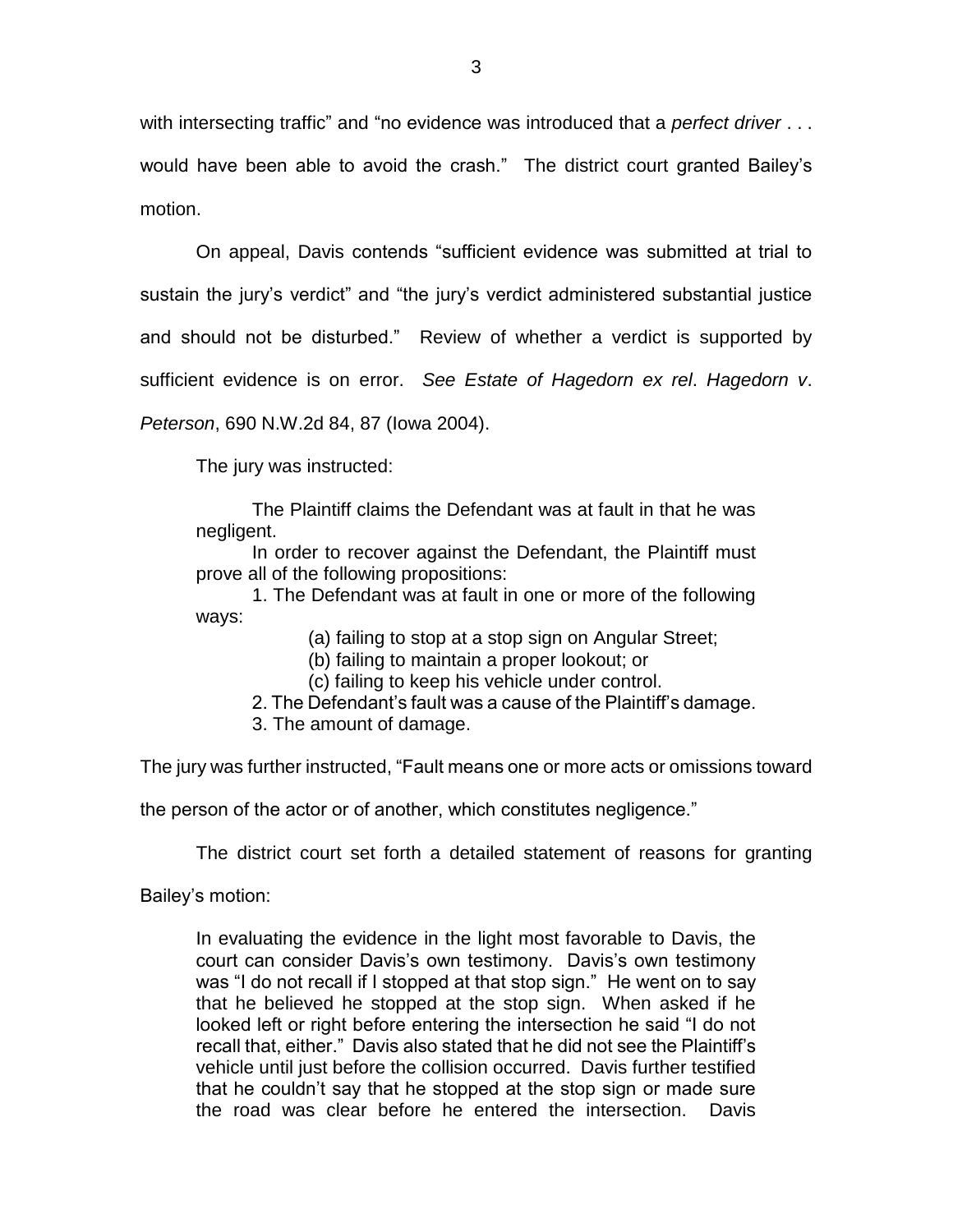further . . . testified that he pulled into the path of the Plaintiff's car and acknowledged that if he had not pulled into the path of vehicle there would not have been a crash. . . . Davis also stated that he could attribute nothing being done wrong by the Plaintiff in connection with the accident.

The record further is unrebutted that the Plaintiff was traveling southbound on Summer Street and had the right-of-way traveling on that through street. There was no testimony offered at trial that the Plaintiff was driving in excess of the speed limit or driving in any reckless manner. The closest that a challenge to the Plaintiff's driving was that he acknowledged he had a duty to keep a proper lookout while driving on the through street, approaching the intersection. There was no other witness or evidence that could affirmatively establish that Davis stopped at the stop sign. Nor was there any independent evidence specifically stating that the Plaintiff failed to maintain a proper lookout while driving on the through street. Whether Davis stopped at the stop sign or not, the record is unrebutted he left the stop sign and traveled into the path of a vehicle that had the right of way on Summer Street.

. . . . The jury's failure to allocate any fault to Davis indicates that they ignored the evidence and allowed their general feelings about the lawsuit to cloud their evaluation of this evidence. Davis, even in viewing the light most favorable to the Defendants, had to bear at least some percentage of fault for this collision given the fact that he pulled out from stop sign into an intersection, colliding with a car that had the right-of-way. The amount of fault that Davis bears, of course, is subject to discussion and determination by a trier of fact. If the jury had returned a verdict finding Davis 5% at fault and Plaintiff 95% at fault, this court would not be reaching the same conclusion on the Motion for a New Trial. A determination of zero fault on the part of Davis simply is not sustained by sufficient evidence."

Contrary to Davis's assertion, the court considered the evidence in the light most

favorable to him, beginning with his own statements to the jury. While Davis faults

the court for placing "[l]ittle emphasis" "upon [his] belief he stopped at the stop

sign," the court cited that belief but considered it in tandem with his inability to recall

whether he looked both ways at the stop sign.

As for Davis's assertion that his testimony was "consistent with the statement he gave" the officer at the scene, the officer testified he assigned "code 19" to Davis, indicating Davis was "starting or backing improperly." He said "the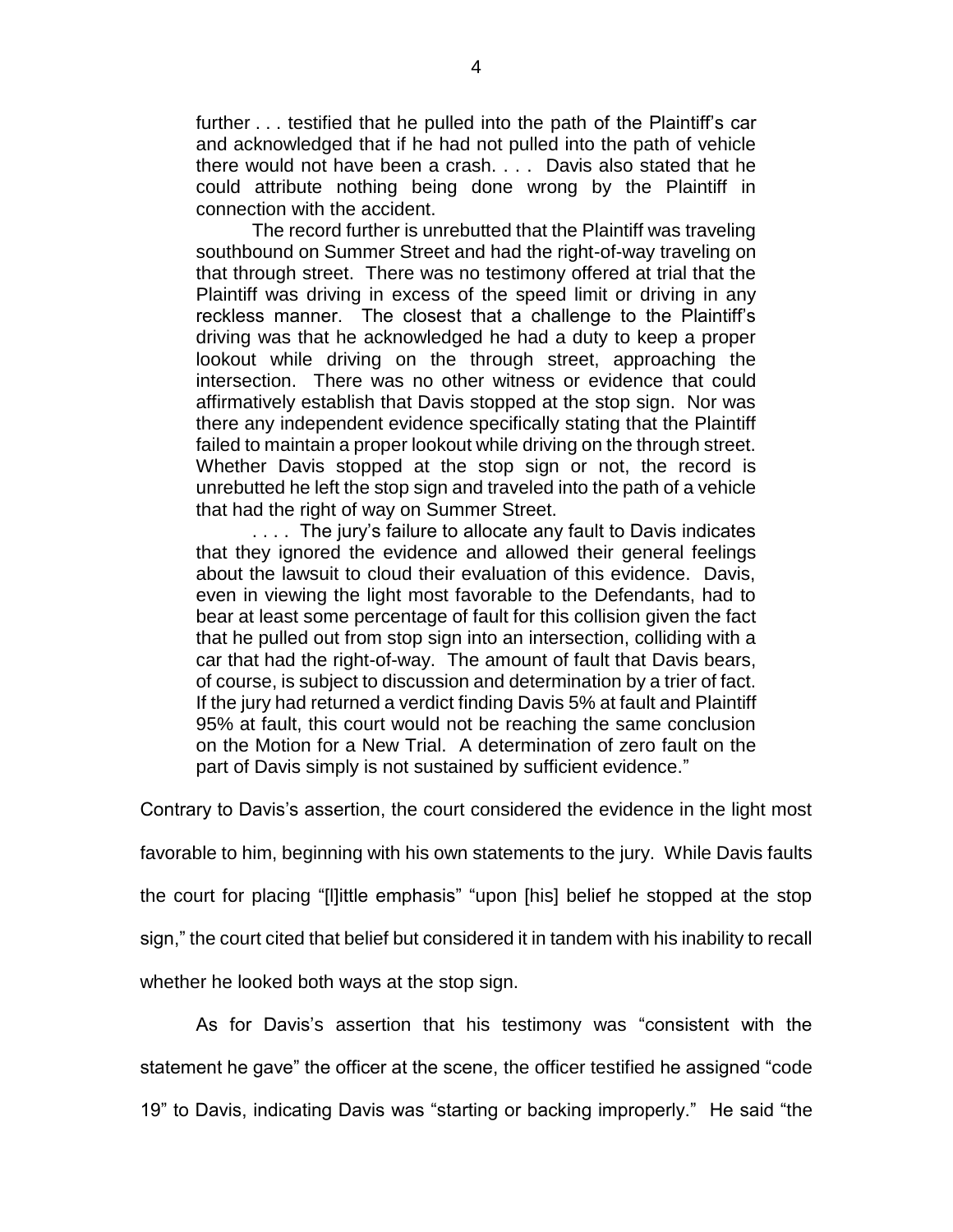reason [he] chose code number 19 is because the [Davis's] vehicle . . . was reentering the intersection . . . from the stop sign."

Nor are we persuaded Davis's concession to "pull[ing] into the path" of Bailey's vehicle was simply an acknowledgment of "possible inferences from the evidence" as Davis now urges. Davis went so far as to admit there would have been no crash had he not pulled into the path of the vehicle.

Davis's assertion that there was "equally no evidence that affirmatively established" he "did **not stop** at the stop sign" is belied by the testimony of Bailey and his mother. Bailey testified Davis "[a]bsolutely [did] not" stop at the stop sign. He said Davis's car "spun a 180," ending up "40 or 50 feet away from" them, which would not have happened "if he had stopped at that stop sign." When asked if he could "definitively state that Mr. Davis did not stop at the stop sign," he responded, "[h]e was traveling too fast to have stopped." Bailey's mother similarly testified Davis had a stop sign and Davis "[a]bsolutely [did] not" stop at the stop sign. She was "certain" about that. She testified that, after the accident, Davis came up to them and "said, verbatim, I did not see the stop sign. I did not see you."

Finally, we are not persuaded by Davis's contention that the district court "wholly misstated the record" in finding no evidence of Bailey's failure "to maintain a proper lookout." Bailey acknowledged that, had he been keeping a proper lookout, he would have seen Davis's vehicle before Davis was in the center of the intersection. But even if Bailey had seen Davis's vehicle sooner, he could not have known Davis would fail to stop at the stop sign. Notably, the officer who investigated the crash assigned "a code number 88" to Bailey, which meant "no improper action."

5